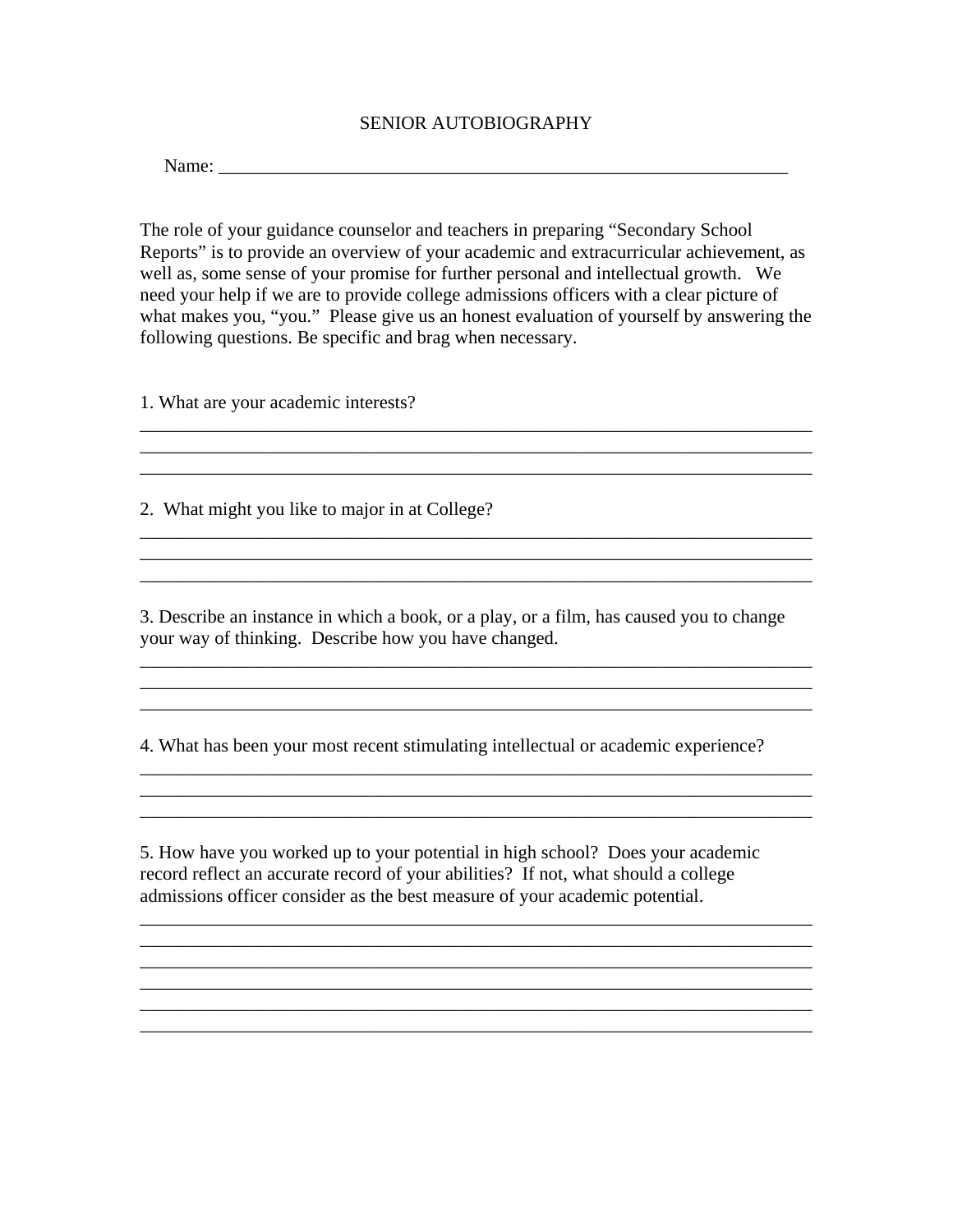6. Are there any outside circumstances (illness, change in family status, etc...) or obstacles you have overcome that have influenced your academic performance? If so, explain in detail.

7. List, in order of importance to you, the honors, prizes, or awards you have received in high school.

8. What makes these honors, prizes, or awards important to you?

9. What do you consider to be your most significant contribution to date in its value to your school or larger community? Why was it important to others? To you?

<u> 1989 - Johann Stoff, deutscher Stoff, der Stoff, der Stoff, der Stoff, der Stoff, der Stoff, der Stoff, der S</u>

<u> 1989 - Johann Stoff, amerikansk politiker (\* 1908)</u>

<u> 1989 - Johann Stoff, deutscher Stoff, der Stoff, der Stoff, der Stoff, der Stoff, der Stoff, der Stoff, der S</u>

<u> 1980 - Johann Barn, mars an t-Amerikaansk politiker (\* 1908)</u>

10. What activities/hobbies do you most enjoy outside the daily routine of school?

11. Are you currently working? Where? How many hours per week? What are your job responsibilities?

<u> 1989 - Andrea Santa Andrea Santa Andrea Santa Andrea Santa Andrea Santa Andrea Santa Andrea Santa Andrea San</u>

<u> 1989 - Johann Stoff, amerikansk politik (d. 1989)</u>

12. What unusual family responsibilities/commitments do you have?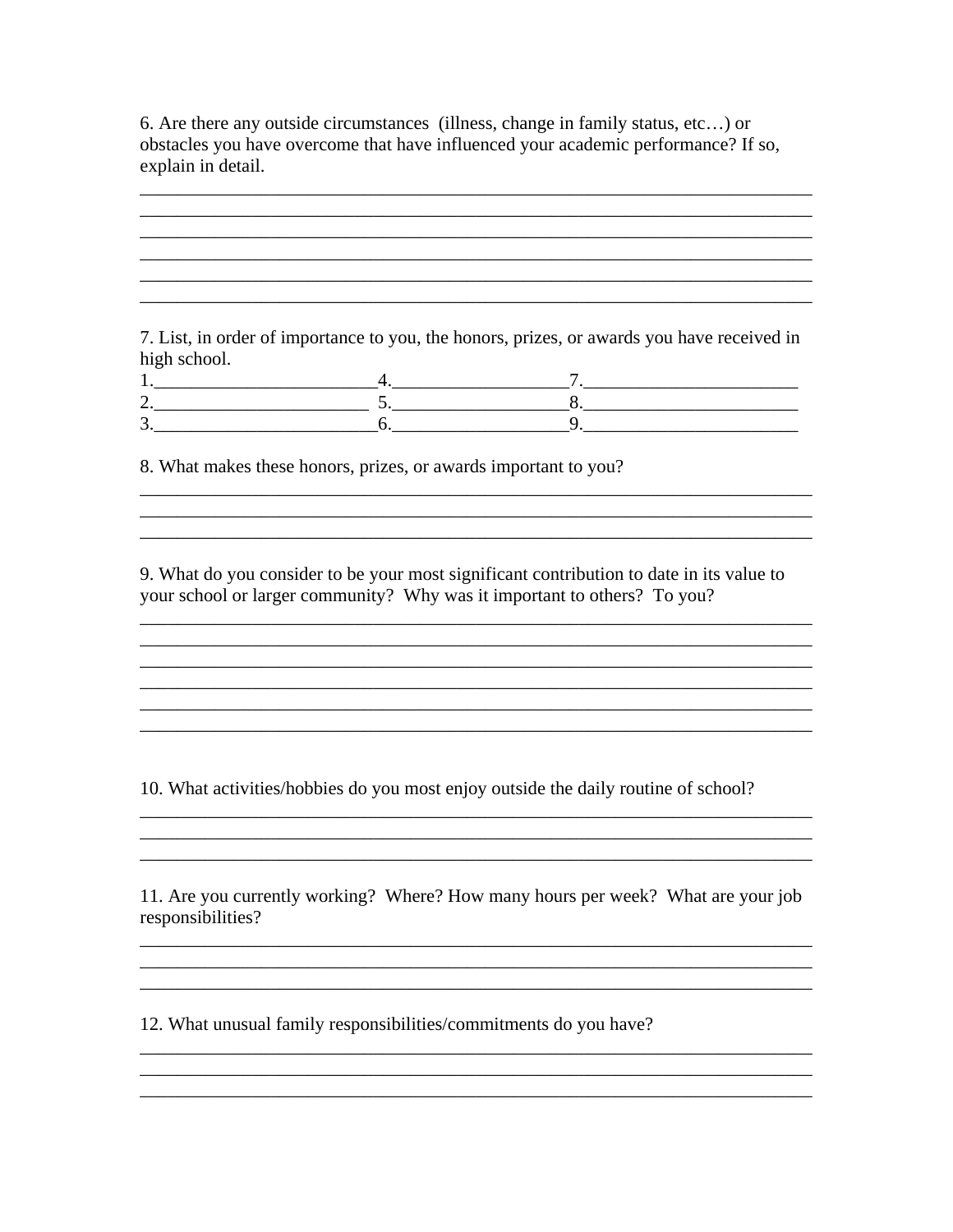13. In what games or sports do you participate? With what success?

14. List in order of importance, the elective or appointive offices you have held in high school?

15. Describe a situation in your life in which you initiated an important undertaking or became a leader. What circumstances prompted your involvement? How did you go about it? What did you learn from your shortcomings and successes?

<u> 1989 - Johann Barn, fransk politik (f. 1989)</u> <u> 1989 - Johann Stoff, amerikansk politiker († 1908)</u>

16. Has any summer experience, work, travel, or study been of significant importance to you? Please describe your most significant experience. What did you learn from this experience? What was it's value to you?

17. Describe your family. With whom do you live – parents, stepparents, siblings?

18. How is the person (you) who came to high school in ninth grade different from the person leaving in twelfth grade?

<u> 1989 - Johann John Stone, markin sanat masjid ayyı bir alan bir alan bir alan bir alan bir alan bir alan bir</u>

<u> 1989 - Johann Barn, mars an t-Amerikaansk politiker (\* 1958)</u>

<u> 1989 - Johann Barbara, martxa alemaniar argametar (h. 1989).</u>